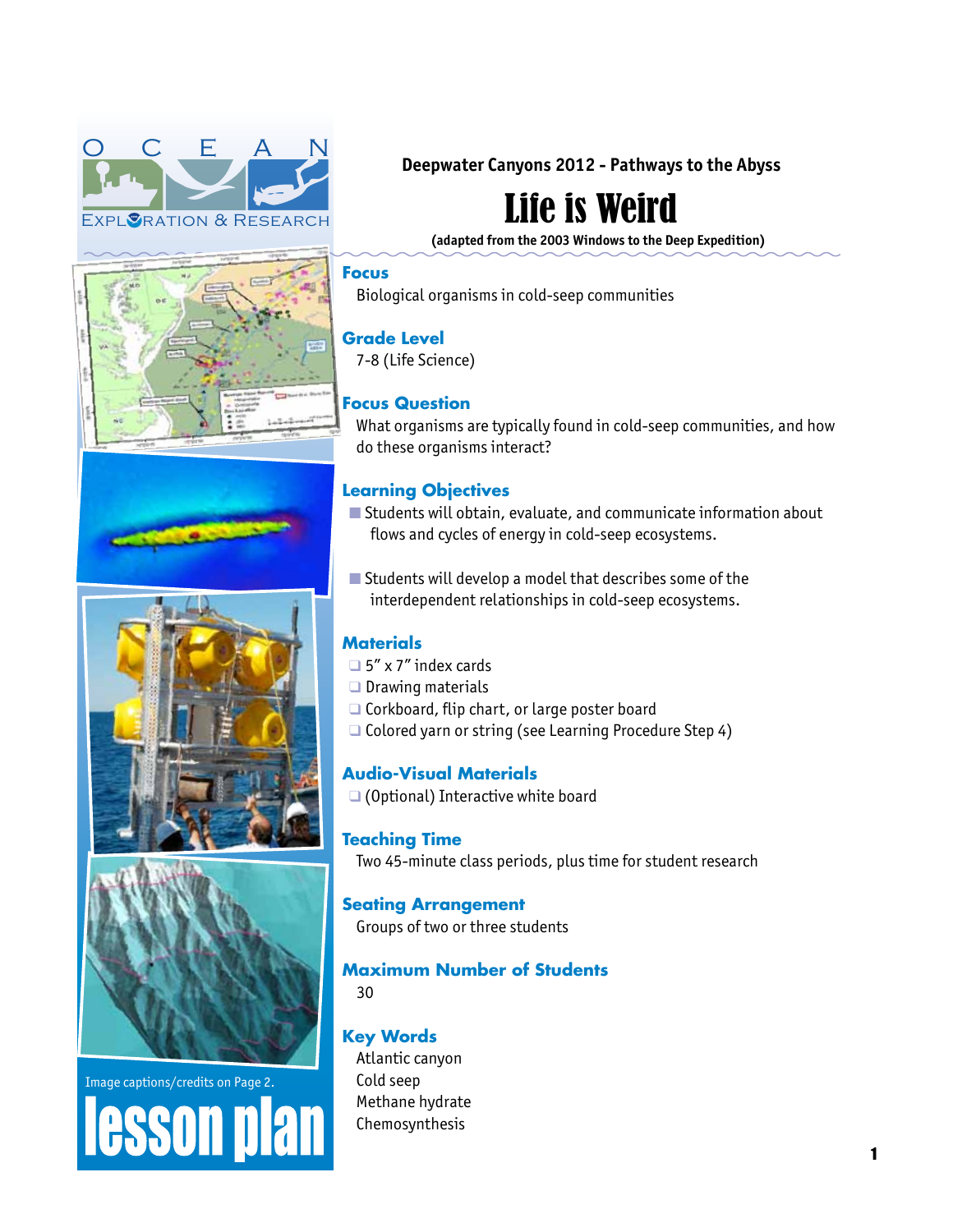#### **Background Information**

*NOTE: Explanations and procedures in this lesson are written at a level appropriate to professional educators. In presenting and discussing this material with students, educators may need to adapt the language and instructional approach to styles that are best suited to specific student groups.*

Deepwater canyons are among the most striking features of the continental slope off the east coast of the United States. There are more than 70 of these canyons in depths ranging from about 100 m to about 3,500 m, with steep, narrow walls that make exploration difficult. Research during the 1970's and 1980's (Hecker *et al*., 1980; Hecker and Blechschmidt, 1979) showed that submarine canyons along the mid-Atlantic continental slope can contain unique hard bottom communities, many of which include high densities of deepwater corals.

Habitat complexity in submarine canyons results from a combination of geological and biological features. Steep canyon walls, rocky outcrops, hard clay formations, boulders, rock rubble, and soft sediments all provide surfaces upon and within which various benthic organisms may grow. Sessile (non-moving) species such as sponges and cnidarians increase the surface complexity and provide additional habitat for other species. Soft sediment is the major substrate type, and most mid-Atlantic canyons have extensive holes and tunnels produced by crabs, tilefish, burrowing anemones, and other animals that further extend the range of available habitats.

Mid-Atlantic canyons may also include chemosynthetic communities whose food webs are based on the energy of chemical compounds, in contrast to photosynthetic communities whose food webs are based on photosynthesis that uses energy from the sun. The first chemosynthetic communities were discovered in 1977 near the Galapagos Islands in the vicinity of underwater volcanic hot springs called hydrothermal vents, which usually occur along ridges separating the Earth's tectonic plates. Hydrogen sulfide is abundant in the water erupting from hydrothermal vents, and is used by chemosynthetic bacteria that are the base of the vent community food web. Another type of chemosynthetic community is found in areas where gases (such as methane) and liquid hydrocarbons seep out of sediments. These areas, known as cold seeps, are commonly found along continental margins, and (like hydrothermal vents) are home to many species of organisms that have not been found anywhere else on Earth.

Cold-seep communities have been found at two locations on the east coast continental slope. These communities may signal the presence of other unusual ecosystems, potentially important energy resources and areas that may be susceptible to submarine landslides that can trigger tsunamis. An historic example of this hazard was the 1929 Grand Banks

#### **Images from Page 1 top to bottom:**

The primary target areas for the Deepwater Mid-Atlantic Canyons Project are in and around the Norfolk, Washington, Accomac, and Baltimore Canyons. This map shows places where deep-sea corals were previously identified (indicated by yellow and pink stars) as well as locations of previous submersible dives (green, blue, and red circles). Image courtesy SW Ross, UNC-W. [http://oceanexplorer.noaa.gov/](http://oceanexplorer.noaa.gov/explorations/11midatlantic/hires/plan_fig0_hires.jpg)

[explorations/11midatlantic/hires/plan\\_fig0\\_hires.jpg](http://oceanexplorer.noaa.gov/explorations/11midatlantic/hires/plan_fig0_hires.jpg)

High-resolution multibeam sonar image of a shipwreck on the continental shelf near Norfolk Canyon. Image courtesy R Mather, URI. [http://oceanexplorer.noaa.gov/](http://oceanexplorer.noaa.gov/explorations/11midatlantic/hires/plan_fig1_hires.jpg) [explorations/11midatlantic/hires/plan\\_fig1\\_hires.jpg](http://oceanexplorer.noaa.gov/explorations/11midatlantic/hires/plan_fig1_hires.jpg)

Benthic landers, designed at the University of North Carolina – Wilmington, will be used during the Deepwater Mid-Atlantic Canyons Project. They provide a way to deploy multiple instruments and experiments to the deep-sea floor and collect precise time-series data on environmental variability that is typically unattainable. Image courtesy SW Ross, UNC-W. [http://oceanexplorer.noaa.gov/](http://oceanexplorer.noaa.gov/explorations/11midatlantic/hires/plan_fig6_hires.jpg)

[explorations/11midatlantic/hires/plan\\_fig6\\_hires.jpg](http://oceanexplorer.noaa.gov/explorations/11midatlantic/hires/plan_fig6_hires.jpg)

3D rendering of a submarine canyon system just north of Cape Hattaras, NC which illustrates both the rugged canyon topography and the kind of detail that is possible to obtain from multibeam sonar mapping. Image courtesy SW Ross, UNC-W.

[http://oceanexplorer.noaa.gov/](http://oceanexplorer.noaa.gov/explorations/11midatlantic/hires/plan_fig4_hires.jpg) [explorations/11midatlantic/hires/plan\\_fig4\\_hires.jpg](http://oceanexplorer.noaa.gov/explorations/11midatlantic/hires/plan_fig4_hires.jpg)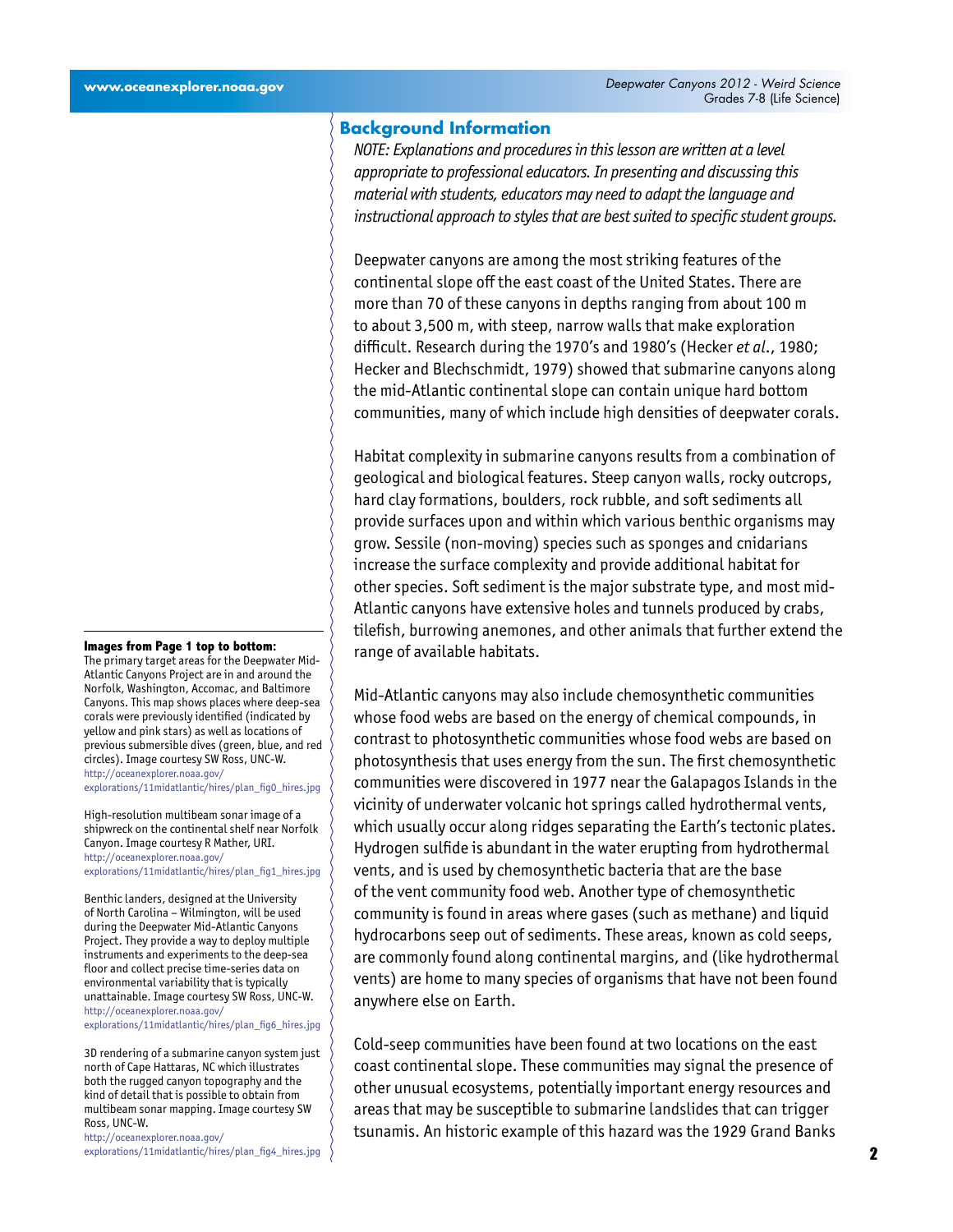submarine landslide, which produced a tsunami 3m to 8 m high. That tsunami killed 28 people along the Newfoundland coast, even though this area was sparsely populated at the time. A similar tsunami along the present-day Atlantic coast might be much more devastating.



Deep submarine canyons are perhaps the most striking feature of the continental margin of the eastern United States. Most of these canyons are relatively minor features, but several are incredibly extensive and cut quite deeply into the seafloor. This image shows the Norfolk and Washington Canyons along the continental margin offshore of Virginia. Image courtesy of USGS. [http://oceanexplorer.noaa.gov/](http://oceanexplorer.noaa.gov/explorations/11midatlantic/background/seafloormapping/media/seafloormapping_fig3.html) [explorations/11midatlantic/background/](http://oceanexplorer.noaa.gov/explorations/11midatlantic/background/seafloormapping/media/seafloormapping_fig3.html) [seafloormapping/media/seafloormapping\\_fig3.](http://oceanexplorer.noaa.gov/explorations/11midatlantic/background/seafloormapping/media/seafloormapping_fig3.html) [html](http://oceanexplorer.noaa.gov/explorations/11midatlantic/background/seafloormapping/media/seafloormapping_fig3.html)

Shipwrecks are another type of substrate known to be present in mid-Atlantic canyons, and have historical as well as ecological significance. The mid-Atlantic coast of the United States has a maritime history that spans more than 400 years, and is marked by numerous shipwrecks that are neither well-documented nor well-understood. Shipwrecks, like many other human artifacts, can provide hard surfaces that may be associated with a high biomass of biologically diverse organisms. Deterioration of shipwrecks can enhance the settlement of some organisms (e.g., corals; see "Corrosion to Corals." [http://](http://oceanexplorer.noaa.gov/explorations/08lophelia/background/edu/media/corrosion.pdf) [oceanexplorer.noaa.gov/explorations/08lophelia/background/edu/](http://oceanexplorer.noaa.gov/explorations/08lophelia/background/edu/media/corrosion.pdf) [media/corrosion.pdf\)](http://oceanexplorer.noaa.gov/explorations/08lophelia/background/edu/media/corrosion.pdf), but the importance of artificial substrates to natural ecosystems is not clear. In areas with a low percentage of natural hard substrates (such as mid-Atlantic submarine canyons), shipwrecks may represent a significant habitat resource for benthic organisms.

The purpose of the Deepwater Canyons 2012 - Pathways to the Abyss expedition is to explore and investigate deepwater coral and hard bottom communities and shipwreck sites on the continental slope off of Virginia, Maryland, and Delaware. These studies are expected to discover new coral areas and other significant canyon habitats and provide information about processes that control their distribution, abundance, and ecological functions. Selected shipwreck sites will be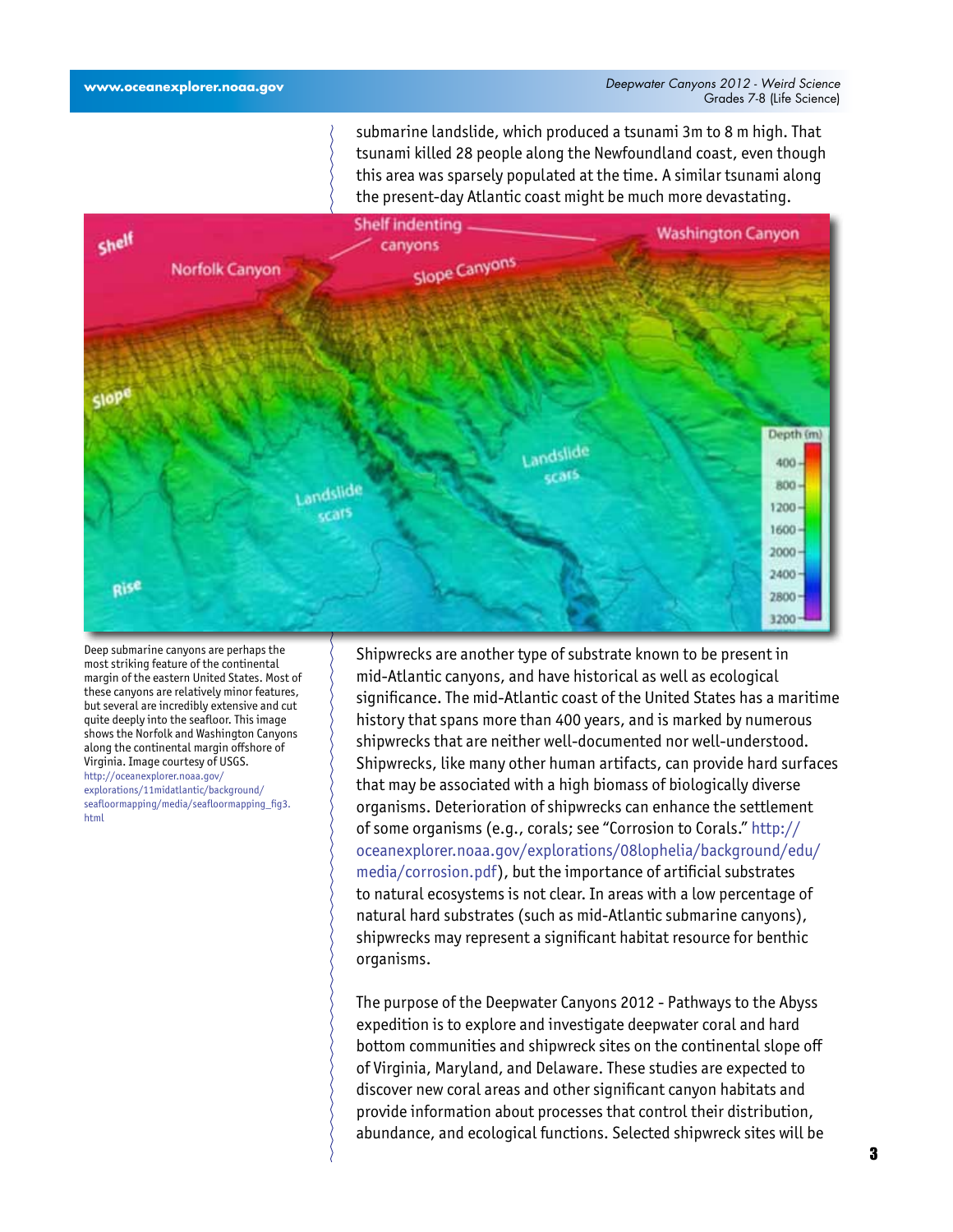studied to determine their historical significance and their ecological function as artificial substrates for deepwater organisms. For more information about exploration techniques, please see the Expedition Education Module for the Deepwater Canyons 2012 - Pathways to the Abyss expedition.

In this lesson, students will investigate some of the organisms that are typically found in cold seep communities, and how these organisms interact.

#### **Learning Procedure**

- 1. To prepare for this lesson:
	- Review the background essays for the Deepwater Canyons 2012 Pathways to the Abyss Expedition ([http://oceanexplorer.noaa.gov/](http://oceanexplorer.noaa.gov/explorations/12midatlantic/welcome.html) [explorations/12midatlantic/welcome.html](http://oceanexplorer.noaa.gov/explorations/12midatlantic/welcome.html)). You may also want to download images from one or more of the Web sites cited in Step 2.
- 2. Briefly introduce the Deepwater Canyons 2012 Pathways to the Abyss expedition, including the general location of deepwater canyons on the continental slope off the east coast of the United States. If necessary, review the concept of habitats, and discuss how habitat complexity affects the variety of organisms found in specific habitats (more complex habitats tend to support a greater variety of organisms). Be sure students understand that habitat complexity can result from geological features (such as rocky outcrops, hard clay formations, boulders, rock rubble, or sediments), as well as from living organisms (such as sponges and corals). Point out that the activities of certain organisms can also increase the variety of habitats, such as the creation of tunnels in soft sediments by burrowing activities of crabs, fishes, worms, and burrowing anemones.

Lead a discussion of chemosynthetic communities. Contrast chemosynthesis with photosynthesis. In both processes, organisms build sugars from carbon dioxide and water. This process requires energy; photosynthesizers obtain this energy from the sun, while chemosynthesizers obtain energy from chemical reactions. Review the concepts of food chains and food webs, including the concept of trophic levels (primary producer, primary consumer, secondary consumer, and tertiary consumer). Describe hydrothermal vents and cold seeps as examples of chemosynthetic communities (you may want to refer to [http://www.pmel.noaa.gov/vents,](http://www.pmel.noaa.gov/vents) [http://www.](http://www.divediscover.whoi.edu/vents/index.html) [divediscover.whoi.edu/vents/index.html](http://www.divediscover.whoi.edu/vents/index.html), and/or [https://homes.bio.](https://homes.bio.psu.edu/people/faculty/fisher/dir2/intromom.html) [psu.edu/people/faculty/fisher/dir2/intromom.html](https://homes.bio.psu.edu/people/faculty/fisher/dir2/intromom.html) for images and more information).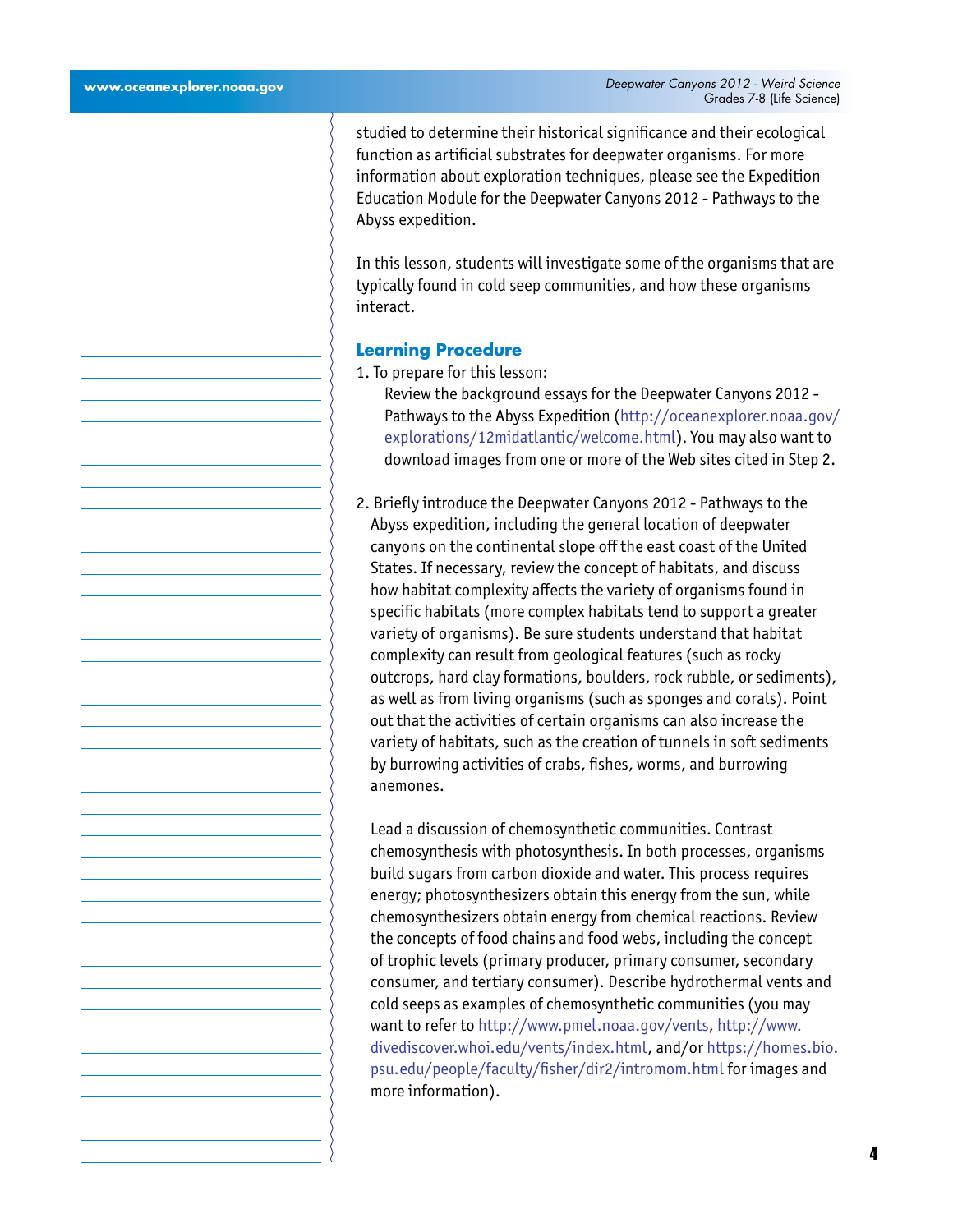∋

| Briefly describe methane hydrates, and point out that cold seep<br>communities may signal the presence of methane hydrate deposits.<br>Point out that if methane hydrates become unstable, they can<br>trigger submarine landslides that can cause tsunamis. While we<br>don't hear much about tsunamis on the U.S. east coast, you may<br>want to mention the 1929 Grand Banks submarine landslide, which<br>produced a tsunami 3m to 8 m high and killed 28 people along the<br>Newfoundland coast. |
|-------------------------------------------------------------------------------------------------------------------------------------------------------------------------------------------------------------------------------------------------------------------------------------------------------------------------------------------------------------------------------------------------------------------------------------------------------------------------------------------------------|
| 3. Assign each student group one or more of the following groups to                                                                                                                                                                                                                                                                                                                                                                                                                                   |
| research:                                                                                                                                                                                                                                                                                                                                                                                                                                                                                             |
| Methanotrophic bacteria                                                                                                                                                                                                                                                                                                                                                                                                                                                                               |
| Thiotrophic bacteria                                                                                                                                                                                                                                                                                                                                                                                                                                                                                  |
| Xenophyophores (see also genus Syringammina)                                                                                                                                                                                                                                                                                                                                                                                                                                                          |
| Anthozoa (sea anemones)                                                                                                                                                                                                                                                                                                                                                                                                                                                                               |
| Turbellaria (a flatworm of the genus Platyhelminthes)                                                                                                                                                                                                                                                                                                                                                                                                                                                 |
| Nautiliniella (a genus of polychaetes)                                                                                                                                                                                                                                                                                                                                                                                                                                                                |
| Maldanidae (a family of polychaetes)                                                                                                                                                                                                                                                                                                                                                                                                                                                                  |
| Chaetopteridae (a family of polychaetes)                                                                                                                                                                                                                                                                                                                                                                                                                                                              |
| Capitellidae (a family of polychaetes)                                                                                                                                                                                                                                                                                                                                                                                                                                                                |
| Sipunculida (peanut worms)                                                                                                                                                                                                                                                                                                                                                                                                                                                                            |
| Bathymodiolus heckerae (a species of mussel)                                                                                                                                                                                                                                                                                                                                                                                                                                                          |
| Vesicomya (a genus of clams)                                                                                                                                                                                                                                                                                                                                                                                                                                                                          |
| Octopoda (octopus)                                                                                                                                                                                                                                                                                                                                                                                                                                                                                    |
| Munidopsis (a genus of crustacean)                                                                                                                                                                                                                                                                                                                                                                                                                                                                    |
| Alvinocaris (a genus of crustacean)                                                                                                                                                                                                                                                                                                                                                                                                                                                                   |
| Nematoda (a round worm)                                                                                                                                                                                                                                                                                                                                                                                                                                                                               |
| Sarsiaster greigi (a species of sea urchin)                                                                                                                                                                                                                                                                                                                                                                                                                                                           |
| Chiridota (a genus of sea cucumber)                                                                                                                                                                                                                                                                                                                                                                                                                                                                   |
| Ophioctenella (a genus of brittle star)                                                                                                                                                                                                                                                                                                                                                                                                                                                               |
| Brisingia (a genus of sea star)                                                                                                                                                                                                                                                                                                                                                                                                                                                                       |
|                                                                                                                                                                                                                                                                                                                                                                                                                                                                                                       |
| In addition to written reference materials (encyclopedias,                                                                                                                                                                                                                                                                                                                                                                                                                                            |
| periodicals, and books on the deep sea), the following Web sites                                                                                                                                                                                                                                                                                                                                                                                                                                      |
| contain useful information:                                                                                                                                                                                                                                                                                                                                                                                                                                                                           |
| https://homes.bio.psu.edu/people/faculty/fisher/dir2/intromom.                                                                                                                                                                                                                                                                                                                                                                                                                                        |
| html                                                                                                                                                                                                                                                                                                                                                                                                                                                                                                  |
| http://biodidac.bio.uottawa.ca/                                                                                                                                                                                                                                                                                                                                                                                                                                                                       |
| http://eol.org                                                                                                                                                                                                                                                                                                                                                                                                                                                                                        |
|                                                                                                                                                                                                                                                                                                                                                                                                                                                                                                       |
| Each student group should try to determine the energy (food)                                                                                                                                                                                                                                                                                                                                                                                                                                          |
| source(s) of their assigned organisms. It may not be possible to                                                                                                                                                                                                                                                                                                                                                                                                                                      |
| precisely determine specific foods for all groups, but students should                                                                                                                                                                                                                                                                                                                                                                                                                                |
| be able to draw reasonable inferences from information about related                                                                                                                                                                                                                                                                                                                                                                                                                                  |
| organisms and anatomical features that may give clues about what                                                                                                                                                                                                                                                                                                                                                                                                                                      |
| the animals eat. Students should prepare a $5'' \times 7''$ index card for                                                                                                                                                                                                                                                                                                                                                                                                                            |
| each organism with an illustration of the organism (photocopies                                                                                                                                                                                                                                                                                                                                                                                                                                       |
|                                                                                                                                                                                                                                                                                                                                                                                                                                                                                                       |
|                                                                                                                                                                                                                                                                                                                                                                                                                                                                                                       |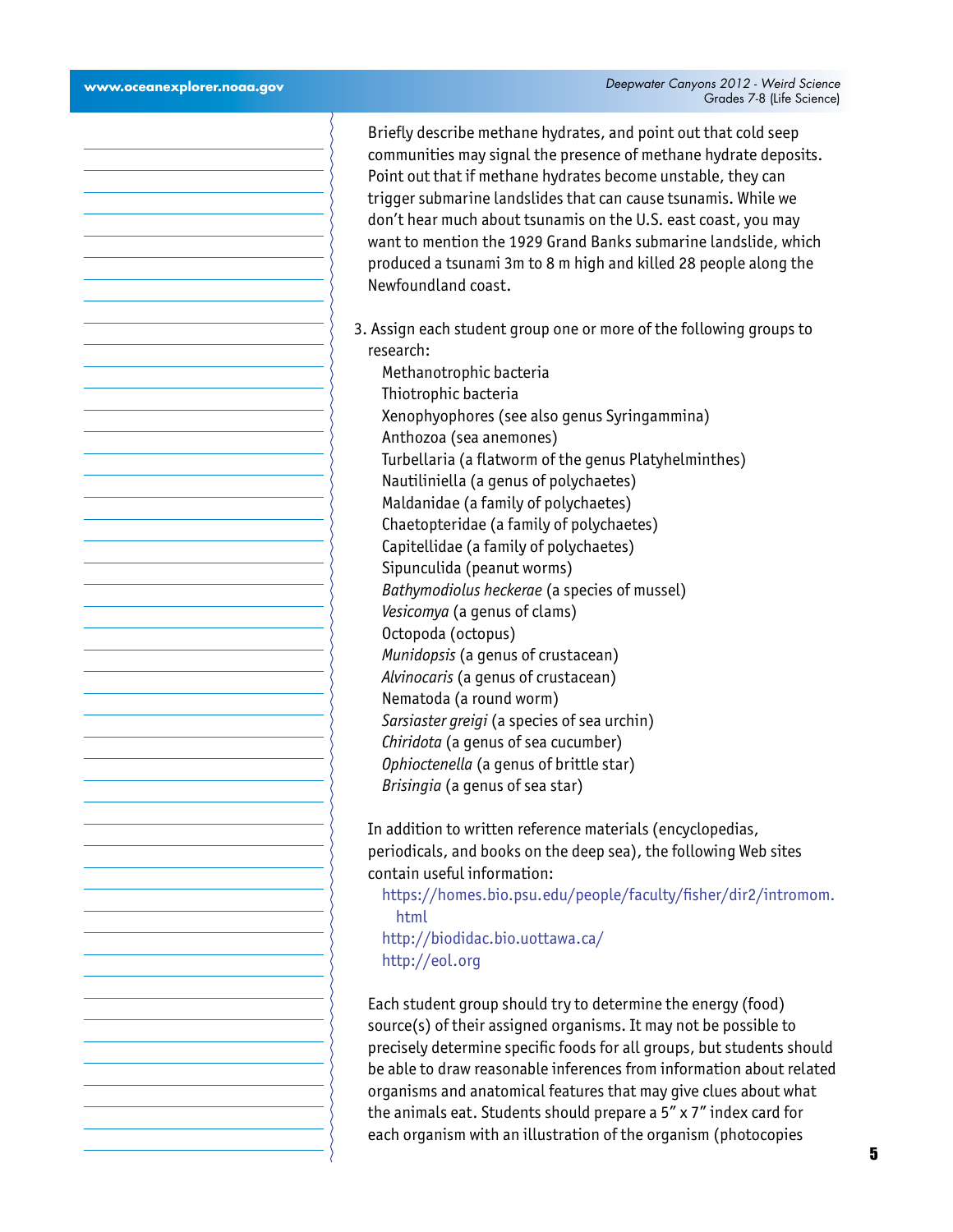from reference material, downloaded internet pictures, or their own sketches), notes on where the organism is found, approximate size of the organism, its trophic level (whether it is a primary producer, primary consumer, secondary consumer, or tertiary consumer), and whether it depends upon photosynthesis, chemosynthesis, or both. 4. Have each student group orally present their research results to the entire class. Temporarily attach the cards prepared by students to a corkboard, flip chart, or piece of poster board (painting tape, sticky notes, or thumbtacks can be used to temporarily anchor the cards). Tell students that their class assignment is to use the information on the cards to create a model that describes some of the interdependent relationships and energy flows in cold seep ecosystems. Allow student groups to study the cards for 15 minutes and develop their ideas about interdependent relationships and energy flows. Then have groups take turns moving the cards so that they are arranged to show which organisms inhabit cold-seep communities and which organisms are from deep-sea environments outside coldseep communities. Students should also indicate trophic (feeding) relationships between organisms using pieces of colored yarn or string. Depending upon available time, you may require student groups to move only one card at a time and make only one trophic connection, or allow them to move several cards at a time and make multiple trophic connections. 5. Lead a discussion of the food web(s) the students have created. Which groups show the greatest variety of anatomical types and feeding strategies? Which groups are responsible for primary production? Be sure students understand that since the bacteria, tubeworms, and mussels of the cold seeps obtain their nutrition through chemosynthesis, they take on the role of primary producers in this type of ecosystem since the food they make can be eaten by many other kinds of animals. At the same time, some primary production from photosynthesis also enters the system as dead plants settle to the bottom from shallower portions of the ocean above. The focus of this discussion should be on students' analyzing information and arguing from evidence, rather than specific details about individual organisms. Ask students to make inferences about the relative abundance of each trophic level. In the simplest analysis, organisms at lower trophic levels (primary producers and primary consumers) must be more abundant than those on higher trophic levels. If this does not appear to be true, then there must be additional energy sources for the higher trophic levels.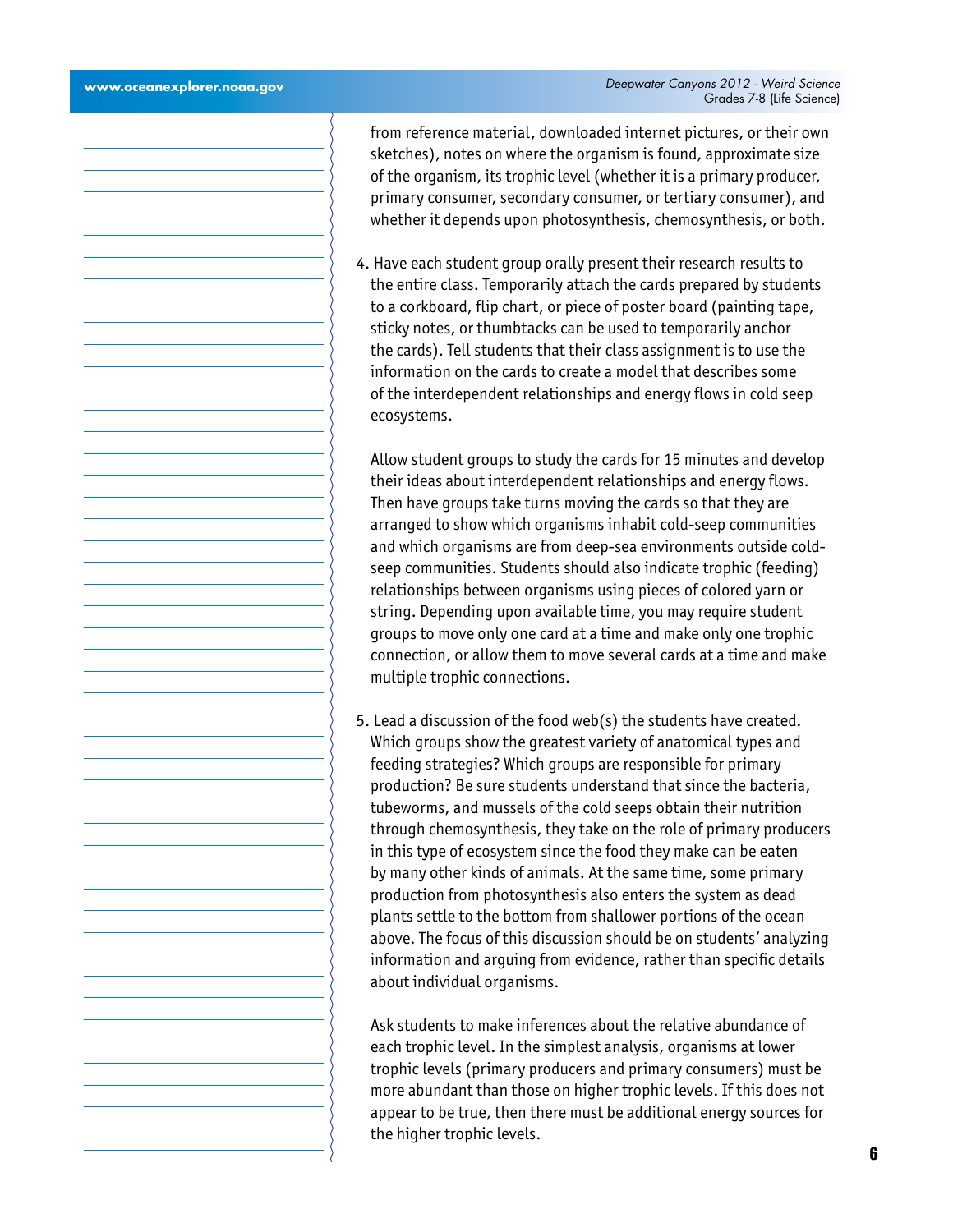#### **The BRIDGE Connection**

<www.vims.edu/bridge/> – Click on "Ocean Science Topics," "Biology," "Plankton" in the navigation menu to the left for resources on ocean food webs. Click on "Ocean Science Topics," "Habitats," "Deep Sea" for resources on deep-sea communities.

#### **The "Me" Connection**

Have students write a short essay on their favorite deep-sea or cold-seep community organism, stating why they like it and at least three interesting facts about it. Have students discuss how deep-sea communities such as those found in Thunder Bay may someday affect their lives.

#### **Connections to Other Subjects**

English Language Arts, Mathematics

#### **Assessment**

Student presentations and class discussions provide opportunities for assessment.

#### **Extensions**

Have students visit [http://oceanexplorer.noaa.gov/](http://oceanexplorer.noaa.gov/explorations/12midatlantic/welcome.html) [explorations/12midatlantic/welcome.html](http://oceanexplorer.noaa.gov/explorations/12midatlantic/welcome.html) to find out more about

the Deepwater Canyons 2012 - Pathways to the Abyss Expedition.

#### **Multimedia Discovery Missions**

<http://oceanexplorer.noaa.gov/edu/learning/welcome.html> Click on the links to Lessons 3, 5, 6, and 8 for interactive multimedia presentations and Learning Activities on Deep-Sea Corals, Chemosynthesis and Hydrothermal Vent Life, Deep-Sea Benthos, and Ocean Currents.

# **Other Relevant Lesson Plans from NOAA's Ocean Exploration Program**

#### **How Am I Supposed to Eat THAT?**

(from the 2003 Charleston Bump Expedition) [http://oceanexplorer.noaa.gov/explorations/03bump/background/](http://oceanexplorer.noaa.gov/explorations/03bump/background/education/media/03cb_eatthat.pdf) [education/media/03cb\\_eatthat.pdf](http://oceanexplorer.noaa.gov/explorations/03bump/background/education/media/03cb_eatthat.pdf)

Focus: Feeding adaptations among benthic organisms (Life Science)

Students describe at least three nutritional strategies used by benthic organisms typical of deep-water coral communities and describe physical adaptations associated with at least three nutritional strategies used by benthic organisms.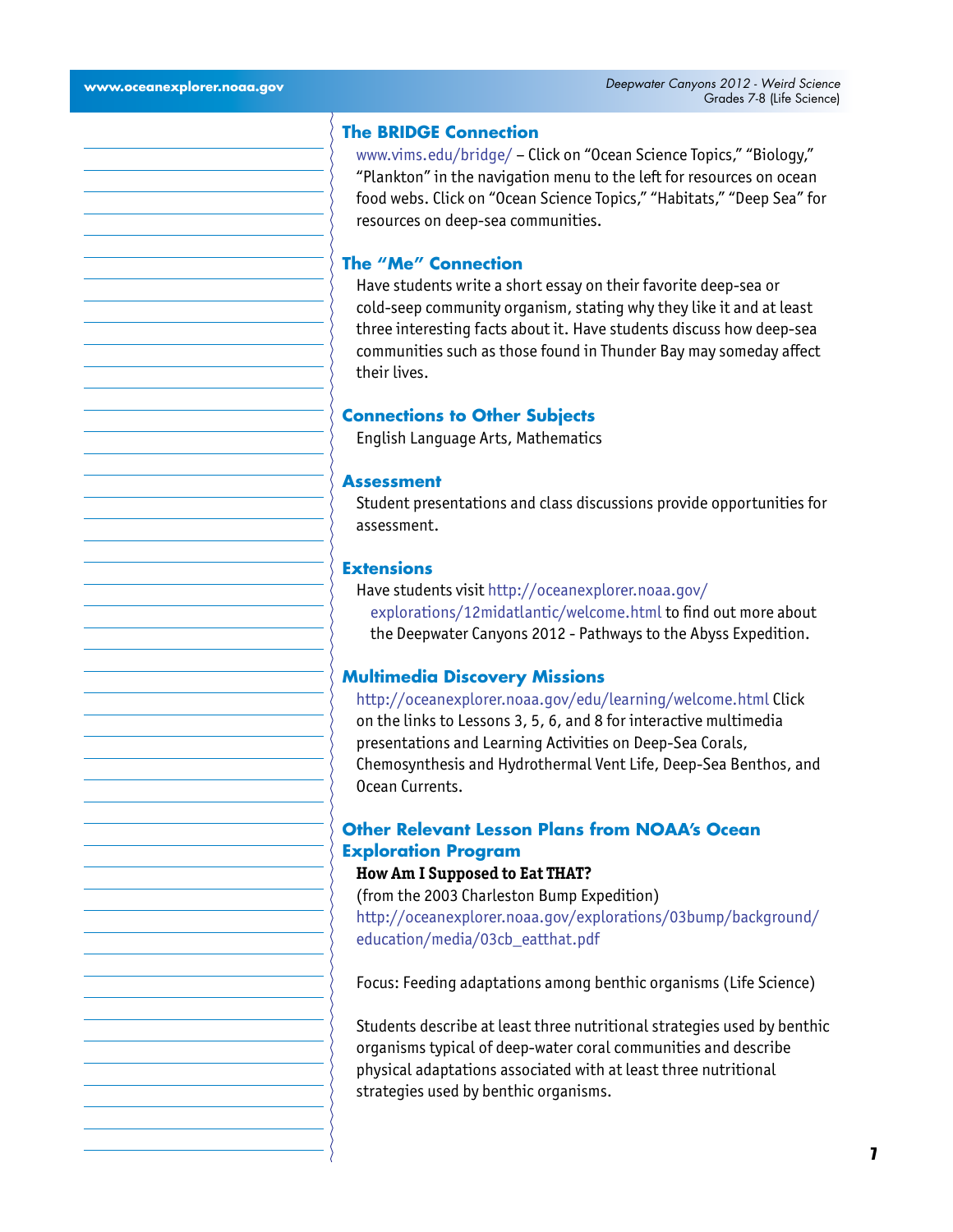# How Do We Explore?) [hdwe\\_78\\_oceanfloor.pdf](http://oceanexplorer.noaa.gov/okeanos/edu/lessonplans/media/hdwe_78_oceanfloor.pdf) [pdf](http://oceanexplorer.noaa.gov/edu/guide/media/gomdse14irobot78.pdf) Science) **Other Resources**  *operational over time.* Abyss expedition

**Mapping the Deep Ocean Floor**

(from the NOAA Ship *Okeanos Explorer* Education Materials Collection [http://oceanexplorer.noaa.gov/okeanos/edu/lessonplans/media/](http://oceanexplorer.noaa.gov/okeanos/edu/lessonplans/media/hdwe_78_oceanfloor.pdf)

Focus: Bathymetric mapping (Physical Science/Earth Science)

Students explain the advantages of multibeam sonar, and its role in the exploration strategy used aboard the *Okeanos Explorer*; and use data from the *Okeanos Explorer* to create a bathymetric map.

# **I, Robot, Can Do That!**

(from the Lessons from the Deep: Exploring the Gulf of Mexico's Deep-Sea Ecosystems Education Materials Collection) [http://oceanexplorer.noaa.gov/edu/guide/media/gomdse14irobot78.](http://oceanexplorer.noaa.gov/edu/guide/media/gomdse14irobot78.pdf)

Focus - Underwater robotic vehicles for scientific exploration (Physical

Students describe and contrast at least three types of underwater robots used for scientific explorations, discuss the advantages and disadvantages of using underwater robots in scientific explorations; and given a specific exploration task, identify robotic vehicles best suited to carry out this task.

*The Web links below are provided for informational purposes only. Links outside of Ocean Explorer have been checked at the time of this page's publication, but the linking sites may become outdated or non-*

[http://oceanexplorer.noaa.gov/explorations/12midatlantic/welcome.](http://oceanexplorer.noaa.gov/explorations/12midatlantic/welcome.html) [html](http://oceanexplorer.noaa.gov/explorations/12midatlantic/welcome.html) – Web site for the Deepwater Canyons 2012 - Pathways to the

De Leo, F. C., C. R. Smith, A. A. Rowden, D. A. Bowden, and M. R. Clark. 2010. Submarine canyons: hotspots of benthic biomass and productivity in the deep sea. Proc. Biol. Sci. 277(1695):2783-2792.

<http://www.pmel.noaa.gov/vents> – "Vents Program" Web page from NOAA's Pacific Marine Environmental Laboratory

<http://www.divediscover.whoi.edu/vents/index.html> for more information and activities on hydrothermal vent communities.

[https://homes.bio.psu.edu/people/faculty/fisher/dir2/intromom.](https://homes.bio.psu.edu/people/faculty/fisher/dir2/intromom.html) [html](https://homes.bio.psu.edu/people/faculty/fisher/dir2/intromom.html) – Web page about cold seep ecosystems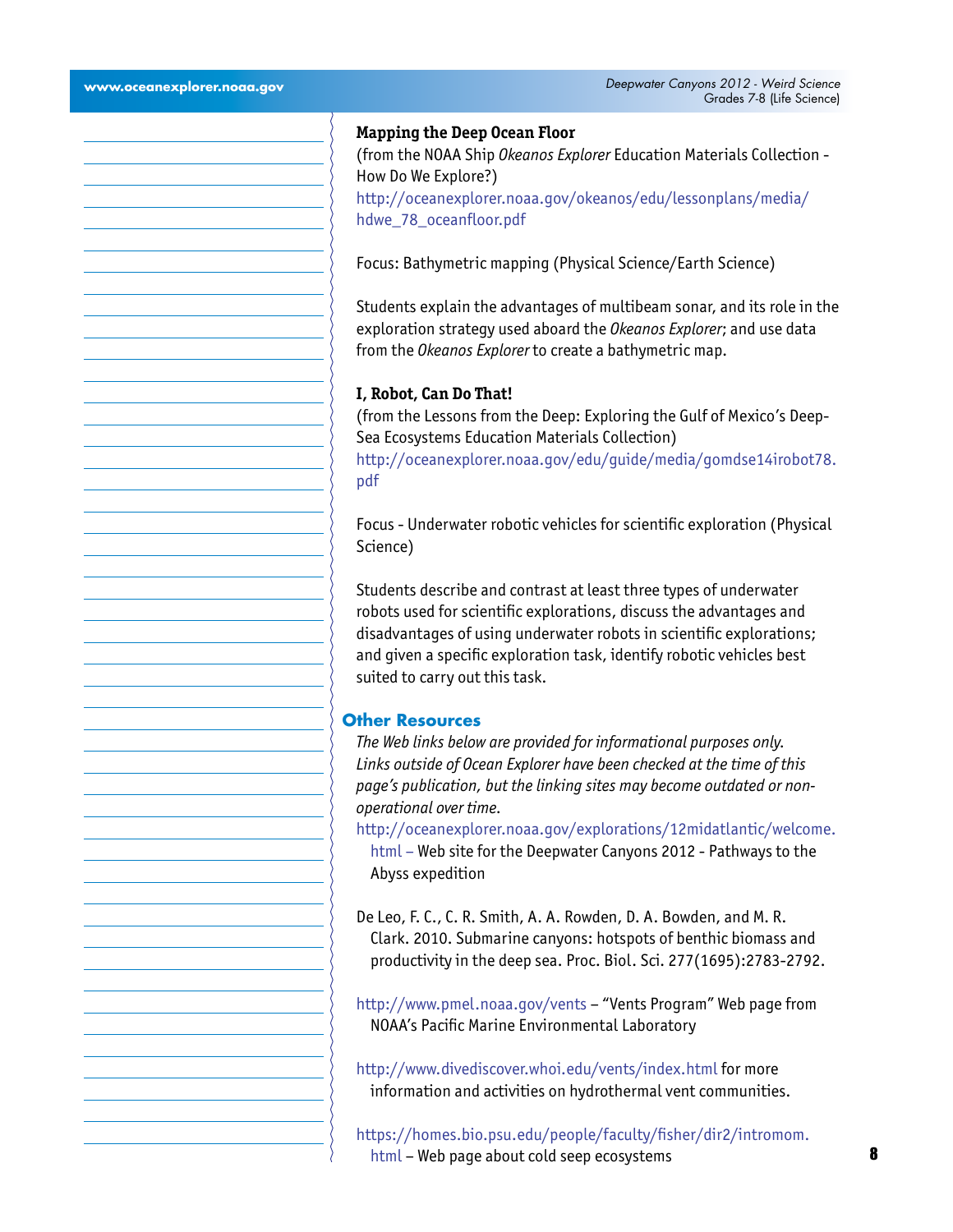# **Relationship to** *A Framework for K-12 Science Education: Practices, Crosscutting Concepts, and Core Ideas*

The objectives of this lesson integrate the following Practices, Crosscutting Concepts, and Core Ideas:

**Objective:** Students will obtain, evaluate, and communicate information about flows and cycles of energy in cold seep ecosystems.

**Science and Engineering Practices:**

8. Obtaining, evaluating, and communicating information

#### **Crosscutting Concepts:**

5. Energy and matter: Flows, cycles, and conservation

#### **Disciplinary Core Ideas:**

PS3.D Energy in chemical processes and everyday life LS2.B Cycles of matter and energy transfer in ecosystems

**Objective:** Students will develop a model that describes some of the interdependent relationships in cold seep ecosystems.

# **Science and Engineering Practices:**

- 2. Developing and using models
- 7. Engaging in argument from evidence

#### **Crosscutting Concepts:**

4. Systems and system models

**Disciplinary Core Ideas:**

LS2.A Interdependent relationships in ecosystems

# **Correlations to Common Core State Standards for English Language Arts**

SL.1 – Engage effectively in a range of collaborative discussions (one-on-one, in groups, and teacher-led) with diverse partners on grade 7-8 topics, texts, and issues, building on others' ideas and expressing their own clearly.

## **Ocean Literacy Essential Principles and Fundamental Concepts**

#### **Essential Principle 1.**

#### **The Earth has one big ocean with many features.**

*Fundamental Concept b.* An ocean basin's size, shape and features (such as islands, trenches, mid-ocean ridges, rift valleys) vary due to the movement of Earth's lithospheric plates. Earth's highest peaks, deepest valleys and flattest vast plains are all in the ocean.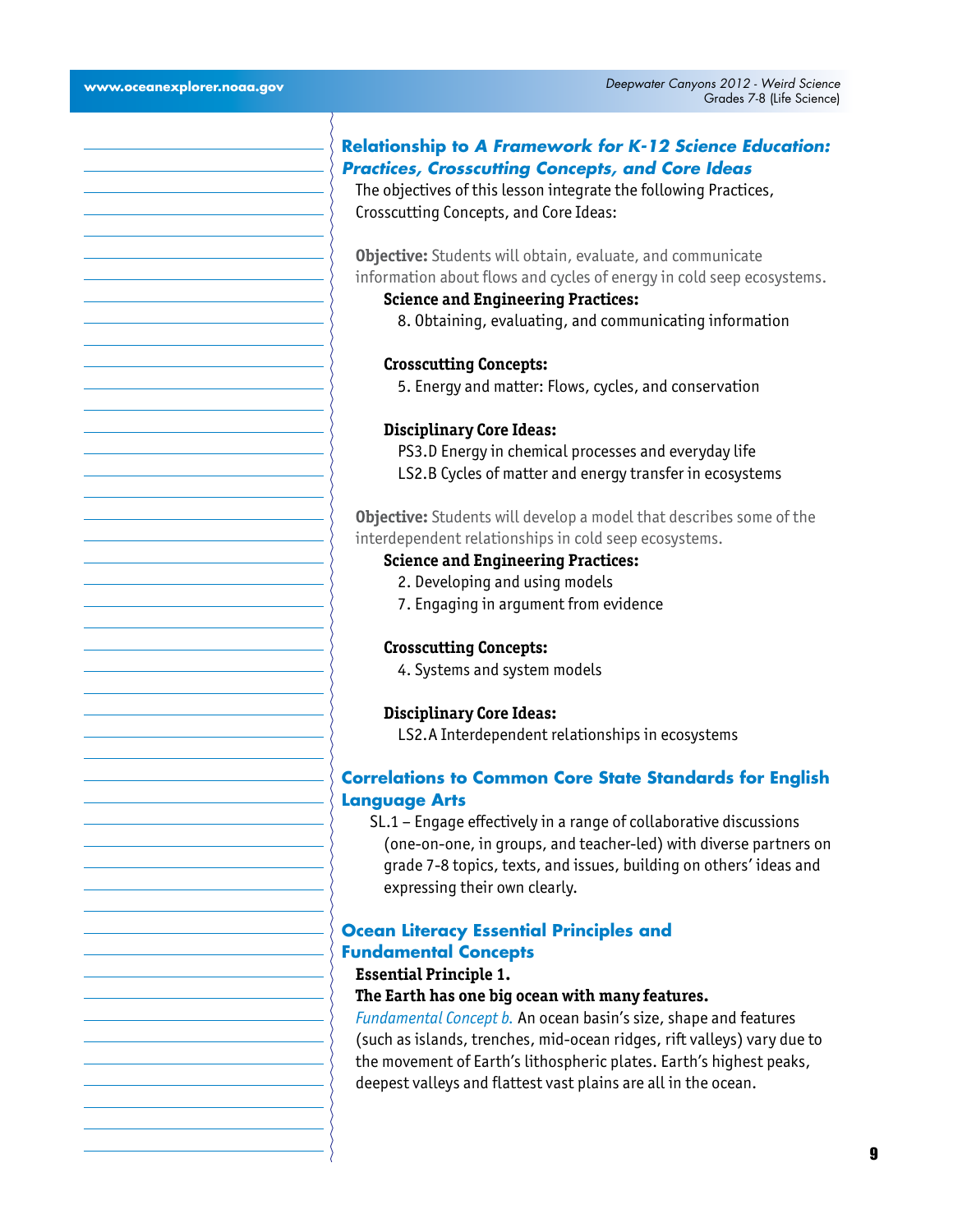#### **Essential Principle 5.**

#### **The ocean supports a great diversity of life and ecosystems.**

*Fundamental Concept e.* The ocean is three-dimensional, offering vast living space and diverse habitats from the surface through the water column to the seafloor. Most of the living space on Earth is in the ocean.

*Fundamental Concept f.* Ocean habitats are defined by environmental factors. Due to interactions of abiotic factors such as salinity, temperature, oxygen, pH, light, nutrients, pressure, substrate and circulation, ocean life is not evenly distributed temporally or spatially, i.e., it is "patchy". Some regions of the ocean support more diverse and abundant life than anywhere on Earth, while much of the ocean is considered a desert.

*Fundamental Concept g.* There are deep ocean ecosystems that are independent of energy from sunlight and photosynthetic organisms. Hydrothermal vents, submarine hot springs, and methane cold seeps rely only on chemical energy and chemosynthetic organisms to support life.

#### **Essential Principle 6.**

#### **The ocean and humans are inextricably interconnected.**

*Fundamental Concept f.* Coastal regions are susceptible to natural hazards (such as tsunamis, hurricanes, cyclones, sea level change, and storm surges).

# **Essential Principle 7. The ocean is largely unexplored.**

*Fundamental Concept a.* The ocean is the last and largest unexplored place on Earth—less than 5% of it has been explored. This is the great frontier for the next generation's explorers and researchers, where they will find great opportunities for inquiry and investigation.

*Fundamental Concept b.* Understanding the ocean is more than a matter of curiosity. Exploration, inquiry and study are required to better understand ocean systems and processes.

*Fundamental Concept d.* New technologies, sensors and tools are expanding our ability to explore the ocean. Ocean scientists are relying more and more on satellites, drifters, buoys, subsea observatories and unmanned submersibles.

#### **Send Us Your Feedback**

In addition to consultation with expedition scientists, the development of lesson plans and other education products is guided by comments and suggestions from educators and others who use these materials. Please send questions and comments about these materials to: [oceanexeducation@noaa.gov](mailto:oceanexeducation%40noaa.gov?subject=Feedback).